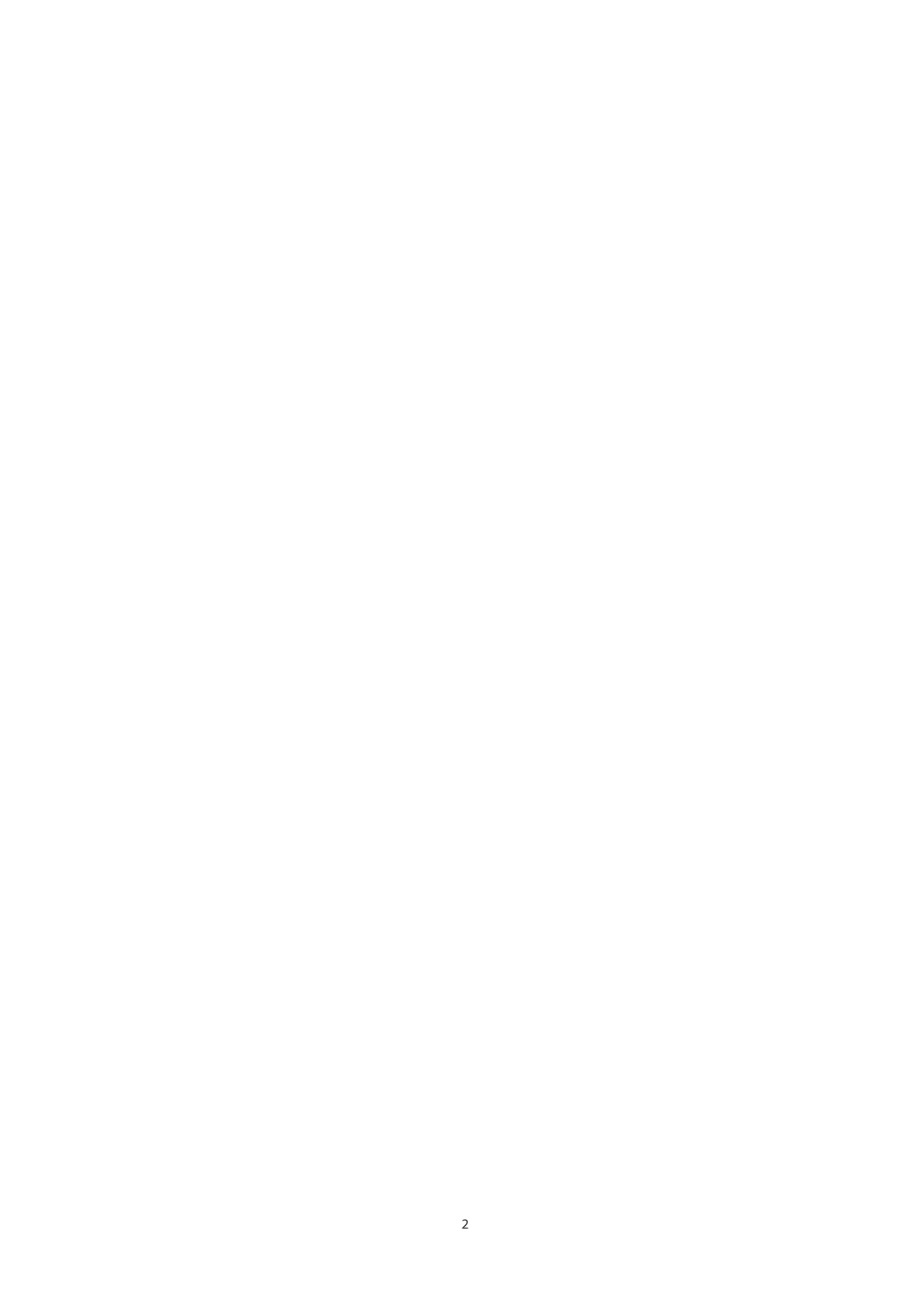# **Flexible operation of nuclear power plants**

## **Executive summary:**

- Nuclear energy is an essential component of the EU power system and the main partner of renewables in the decarbonisation of the European power system: nuclear power plants provide around 27% of electricity generated in the EU and almost 50% of its low-carbon electricity.
- With the increasing share of variable renewable energy sources in the European power mix comes the challenge of ensuring security of electricity supply at an affordable cost for consumers while reducing CO<sub>2</sub> emissions.
- Despite a broad perception that nuclear power plants are inflexible baseload sources, fact is that nuclear power can also provide large scale solutions to answer the request for flexibility and network stability in some Member States. Technically, existing nuclear power plants (NPPs) and new designs can perform both frequency control and load-following operations but practices are heterogeneous in the EU. In some Member States or regions, there is currently no need or incentives for flexible operations of NPPs. In other Member States, flexible operations of NPPs is a standing and proven practice.
- Flexible operations of NPPs depend on:
	- the applicable regulatory framework which may vary from one Member States to another and which includes conditions set by the grid system operator and the nuclear safety regulator (at design and operational stage).
	- the commercial decision of the operator considering the market environment. Nuclear power plants have high upfront capital costs and relatively low fuel and operational costs when compared with fossil fuelled generating units. Operating nuclear power plants at full capacity is therefore generally considered as the best option.
- Nuclear power is needed in the EU in the long-run as an important contributor to a decarbonized EU power system. For that reason, the EU needs a well-functioning electricity market recognizing the specificities of long-term investments in low-carbon energy sources and a functioning EU Emissions Trading Scheme (EU-ETS) delivering a long-term and predictable carbon price.
- As the request for flexible operations of NPPs increases, the electricity market design will need to incorporate appropriate mechanisms to reward flexible operation in a system containing an increasing proportion of intermittent renewables.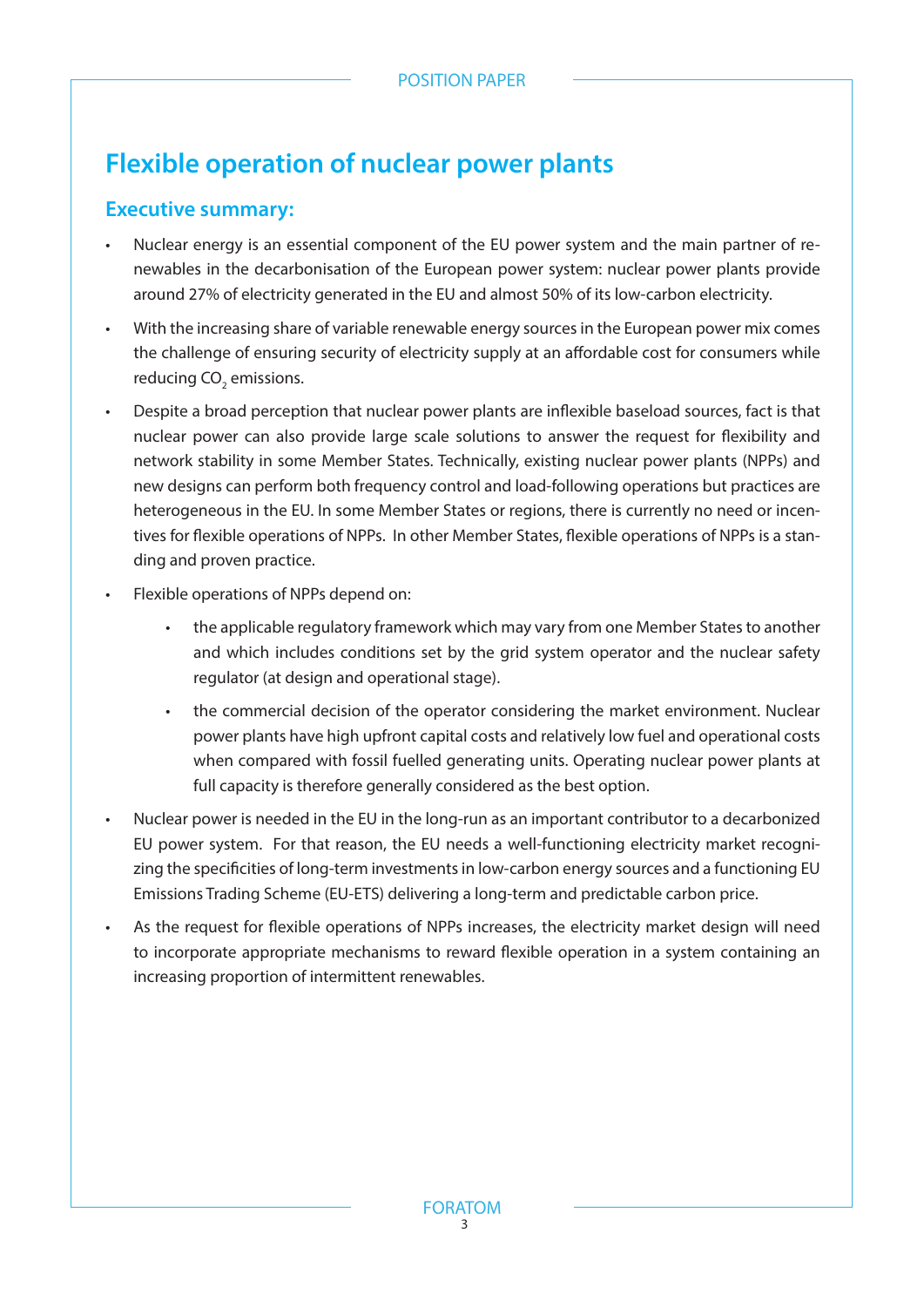## **1. Introduction**

In most places, the best economic and technical option is to operate nuclear plants in baseload mode – generating at full rated capacity for as long as maintenance and refuelling allows. This has led some to believe that nuclear plants are inflexible and therefore incompatible with high shares of variable renewable energy sources (vRES), when analysis shows for a fact that the two can be highly complementary if the right framework is adapted.

Motivated by concerns about relying on fossil fuel imports and climate change, the European Union decided to develop policies which promote the development of renewable energy sources. With a current target set for 2020 at 20%, policymakers are currently discussing the 2030 targets that range between 27%-35%. It should be clarified that a 27% RES target in energy consumption means circa 45% of installed RES in the power mix.

However, the rapid expansion of intermittent renewable energy forms, namely wind and solar, is driving an increasing need for technologies capable of providing flexible power when it is needed. As the share of vRES sources in electricity production has increased, so too have concerns about the future reliability and resilience of EU transmission and distribution networks.

Today, the energy debate in Brussels is calling for more European flexible networks to enable the 'energy transition towards a decarbonised electricity system' and the European Commission is actively supporting both. However, both the concepts of flexibility and energy transition need careful definition. Flexibility should not itself be the goal, but rather an enabler that helps to achieve a deep decarbonisation of electricity supplies at an acceptable cost, without compromising system reliability and security.

It is important to realise that no one option listed in the Box 1 below is expected to do the job of managing the impacts of an increasing share of vRES all by itself. This is not even the case for system balancing today. Rather, there needs to be a shift in thinking about which options working together can provide sufficient flexibility while still allowing other energy goals to be met, in particular decarbonisation of the power system. It is also important to realise that back-up options imposed by vRES come with an additional system cost and may face technical challenges in their implementation. This system cost will need to be passed onto consumers who should recognise it fundamentally as the price of accommodating an increasing share of vRES. The individual challenges will require focused efforts to overcome and will need to be constantly re-evaluated as the situation evolves.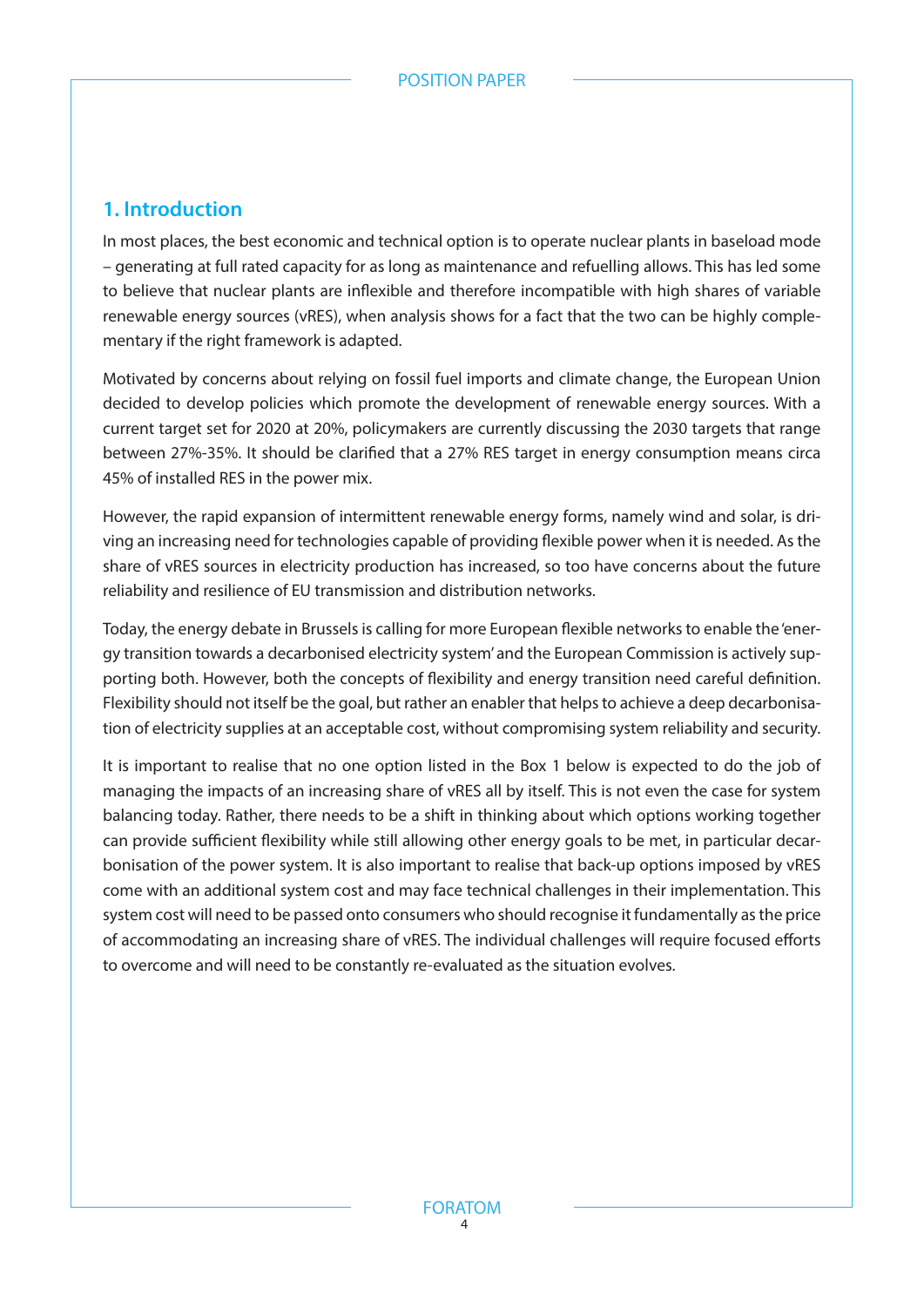Range of options which can help provide flexibility services to electrical networks, including the potential limitations:

- Gas, coal and biomass plants. These all play a role in system balancing today. However, they also cause issues with CO $_{\textrm{\tiny{2}}}$  emissions and air quality that need to be mitigated. There is an increasing body of evidence on the urgency of climate change which suggests that natural gas has a limited role to play as a bridging technology if targets are to be met.
- Energy storage. Current technologies (notably batteries and pumped hydro) are ideal for voltage and frequency control, and can provide supply for limited time periods. However, fundamental breakthroughs in technical performance and cost would be needed for significant energy storage over longer timescales to become economic. Hydro power and pumped hydro face geographical limitations and can have severe environmental impacts, while there may be potential raw material and recyclability constraints for batteries.
- Demand Side Management (DSM). This relies on having a portion of instantaneous demand on the system that is elastic, i.e. readily and economically transferable to another time in response to a price signal. The deployment of digital 'smart grid' technology is expected to assist with this. While DSM offers some opportunities to better manage systems, there may only be limited potential for genuine demand elasticity and it is unrealistic to expect customers to forgo one the key benefits of electricity, i.e. its availability on demand when required.
- vRES curtailment. This requires adequate control systems to be put in place on vRES generators. It also requires a willingness to forfeit some zero fuel cost vRES generation for reasons of system security, with compensatory payments to participating vRES generators.
- Nuclear load follow (flexible operations). This requires that reactors are physically adapted to operate in flexible generation mode, depending on their design, fuel and reactor control. To date, some 2/3 of NPPs in France have been operated routinely in flexible mode. As with vRES curtailment, there would need to be compensation to account for lost generation revenue. There are also concerns in some instances over the effects of thermal cycling and the potential for increased wear and tear on critical components.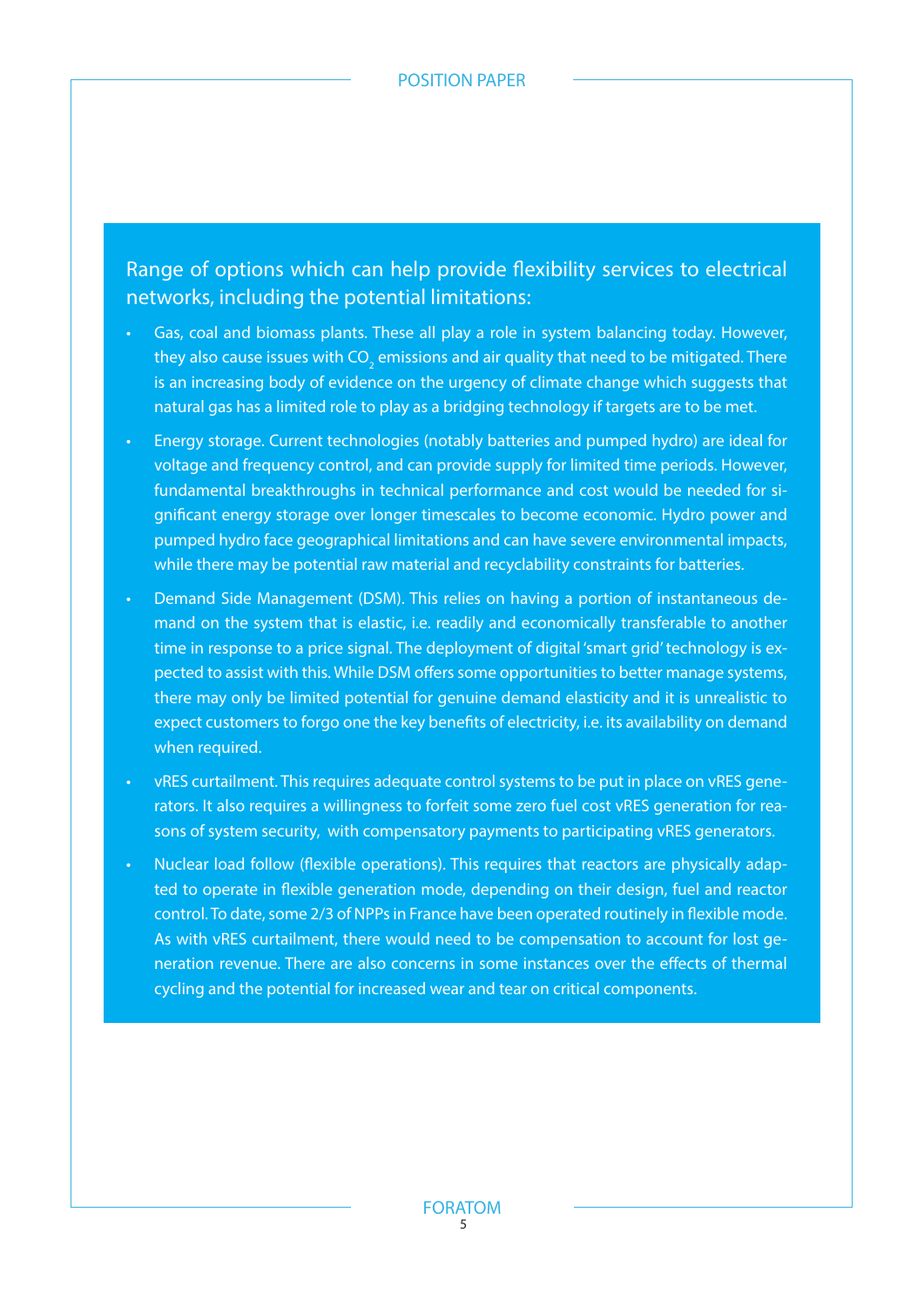# **2. Technical aspects 2.1 What is flexibility**

Power system flexibility is an inherent feature in the design and operation of power systems. Power systems are designed to ensure a spatial and temporal balancing of generation and consumption at all times. Power system flexibility represents the extent to which a power system can adapt electricity generation and consumption as needed to maintain system stability in a cost-effective manner. Flexibility is the ability of a power system to maintain continuous service in the face of rapid and large swings in supply or demand.<sup>1</sup>

#### Flexible operating modes of the electricity generating power plants

- Frequency regulation (primary regulation): is the direct picture of the balance between production and consumption. Frequency increases if the production is in excess and decreases if the reverse is true. The primary frequency regulation, which aims at restoring the most feasible operating system conditions in the short-term (between 0 and 15 seconds) after a disturbance, is completely automatic and is decentralised.
- Secondary regulation/Load following. The adaptation to the demand is automatically performed. After a load change and the consequent primary regulation, the system frequency is not generally coincident with the nominal one. For this reason a secondary frequency regulation is needed in order to get the system frequency back to the nominal reference value. The secondary regulation is a control action developed at central level in the power system.
- Tertiary regulation/Load following. The adaptation to the demand is performed by the operator. The tertiary frequency regulation represents a further longer-term subdivision of the effects of a load change among the concerned generators with the scope of cost minimisation. This regulation is operated at a constant frequency level.

<sup>1</sup> Flexibility options in electricity systems - ECOFYS - March 2014

<sup>2</sup> Load-following operating mode at Nuclear Power Plants (NPPs) and incidence on Operation and Maintenance (O&M) costs. Compatibility with wind power variability – JRC 2010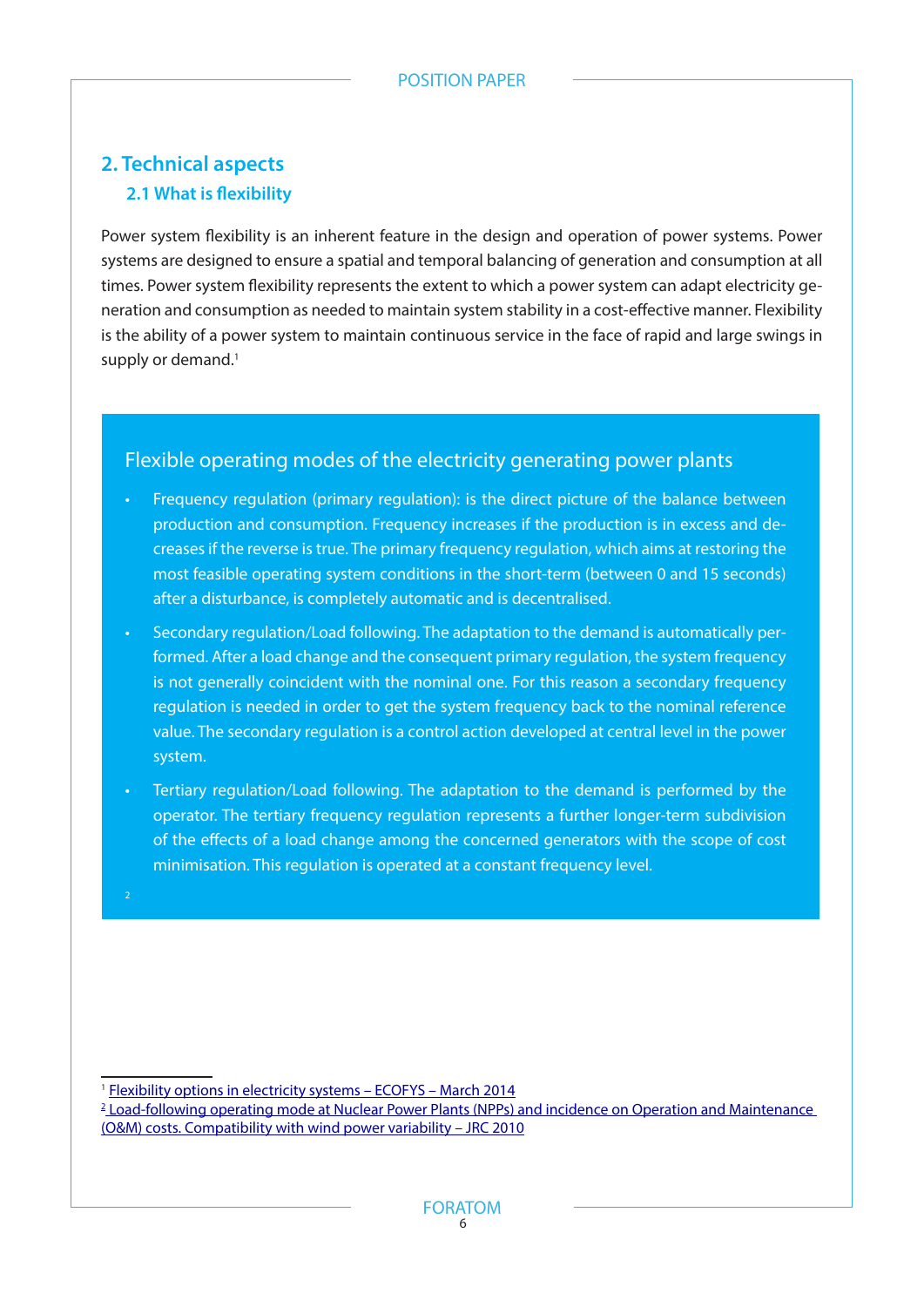#### **2.2 Can nuclear reactors be flexible?**

In several European countries (France, Germany, Slovakia, Czech Republic and so on), nuclear power plants have actual and noticeable load following and flexibility manoeuvring capabilities. The original motivation for the introduction of these nuclear power plant capabilities has generally been the relatively large share of nuclear energy in the national or regional electricity mix and, therefore, the need for these nuclear power plants to contribute to the stability of the electrical system by adapting to changes in demand. Nonetheless, this has demonstrated on a grand scale the ability of nuclear energy to balance the intermittency of variable renewables. Actually, nuclear energy appears as being the only large scale, non-weather dependent low carbon technology that is capable of doing so. The other low carbon technology, but with smaller installed capacities, is biomass, although there are increasing doubts about just how low carbon biomass is when transportation is taken into account.



Figure 1. Comparison of load follow ability of NPP, hard coal power plants and CCGT 3

The majority of nuclear power plants in the world are operated in a base load mode: their output remains more or less constant (generally at the maximum rated power) during their whole production cycle. This is motivated by operational ease and maximization of economic efficiency. However, existing experience shows that a large variety of reactor technologies can actually cope with load following provided the necessary technical provisions are made and authorised by the nuclear safety regulator: Pressurized Water Reactors (including VVER), Boiling Water Reactors and so on. The analysis developed during the design and licensing of these NPPs with load following capacity, and the now accumulated experience feedback, demonstrate that this operating mode complies with the highest safety standards.

3 Nuclear Energy Factsheets Load following capabilities of Nuclear Power Plants – SNETP 2017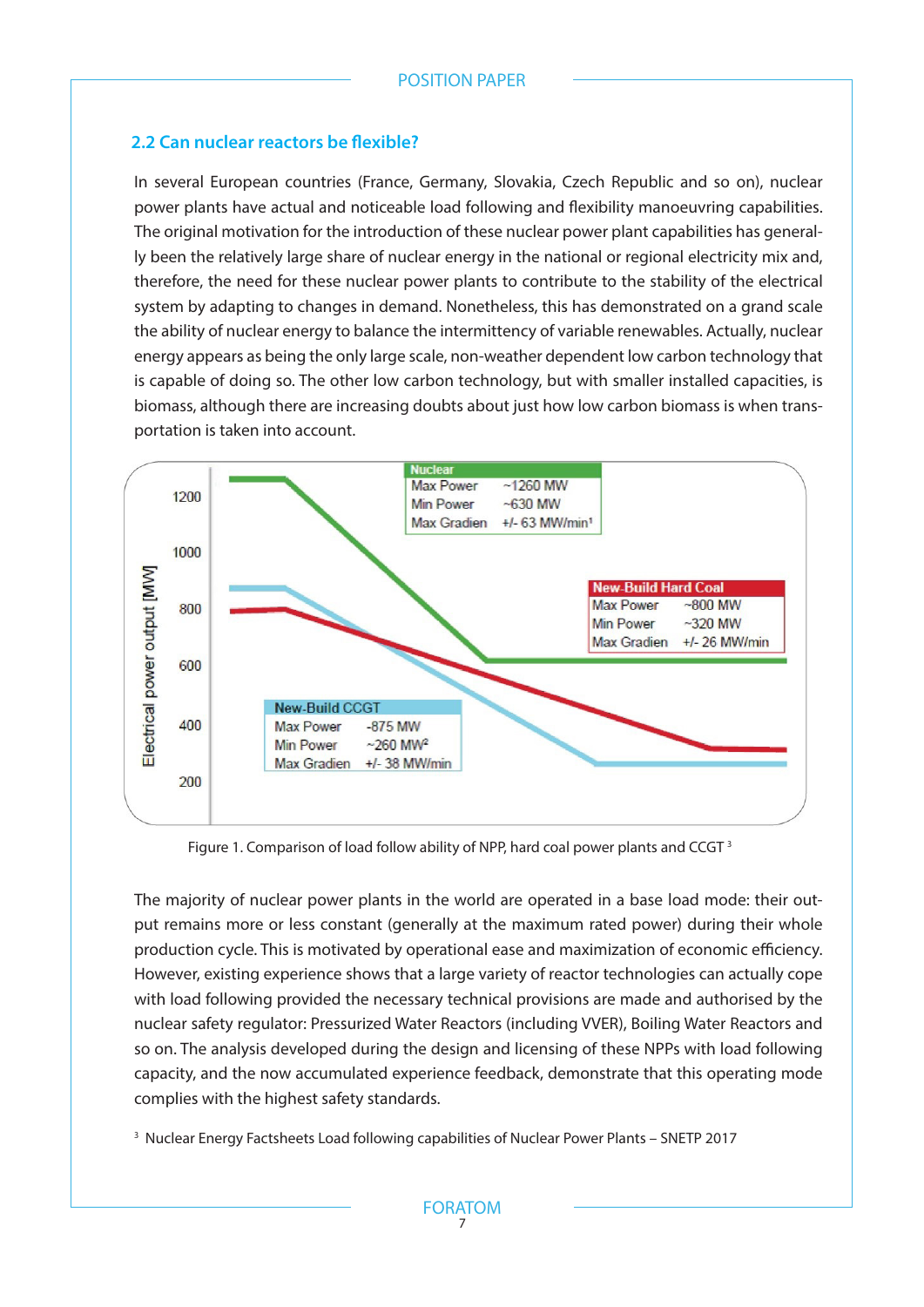#### POSITION PAPER

When combining the different capabilities, power variations of up to 10,000 MW could be absorbed by German NPPs in 2010. In France, with an average of 2 reactors out of 3 available for load variations, the overall power adjustment capacity of the nuclear fleet equates to 21,000 MW (i. e. equivalent to the output of 21 reactors) in less than 30 minutes. In addition, it is also possible to disconnect units temporarily from the grid, and then restart them later. If kept in 'hot stand-by' mode, full load can then be resumed within a couple of hours.

The European Utilities Requirements (EUR), a set of documents developed by European utilities1 with a view to harmonizing design specifications for the safe and reliable operation of future nuclear power plants, include provisions for frequency control (both primary and secondary) and load following capabilities. The already existing most performant NPPs in this domain are fully in line with EUR.

# **3. Enabling conditions**

### **3.1 Regulatory aspects**

The flexible operation of the nuclear power reactors has to comply with the specific regulatory aspects of both the TSOs and the nuclear regulator.

#### 3.1.1 TSOs

Typically, the grid system operator governs the access to and usage of the grid system according to a grid code. Such codes set the technical and commercial requirements with which the grid users must comply. The grid code may require generating units to have a specified capability for frequency control or load following. The owner/operator of a NPP needs to enter into discussions with the grid system operator at an early stage, to ensure a common understanding of the requirements, how they are to be interpreted, and how compliance with the requirements will be assessed.

#### 3.1.2 Nuclear regulator

While specific regulations governing the safe operation of NPPs vary among Member States, the general regulatory philosophy is consistent: NPPs must be designed, built and operated within the bounds set by the operating licence and the safety criteria. Regardless of small variations in the national regulatory framework, the nuclear regulatory body's roles and responsibilities are consistent: establish and maintain regulatory requirements governing safe operation, oversee the owner/operating organization's compliance with those requirements, and approve changes to the NPP's design and licensing bases. Nuclear safety prevails over any other aspect and, therefore, the nuclear regulatory body has a critical and primary role in the flexible operation decision and it is essential to obtain their involvement in this decision making process as early as possible.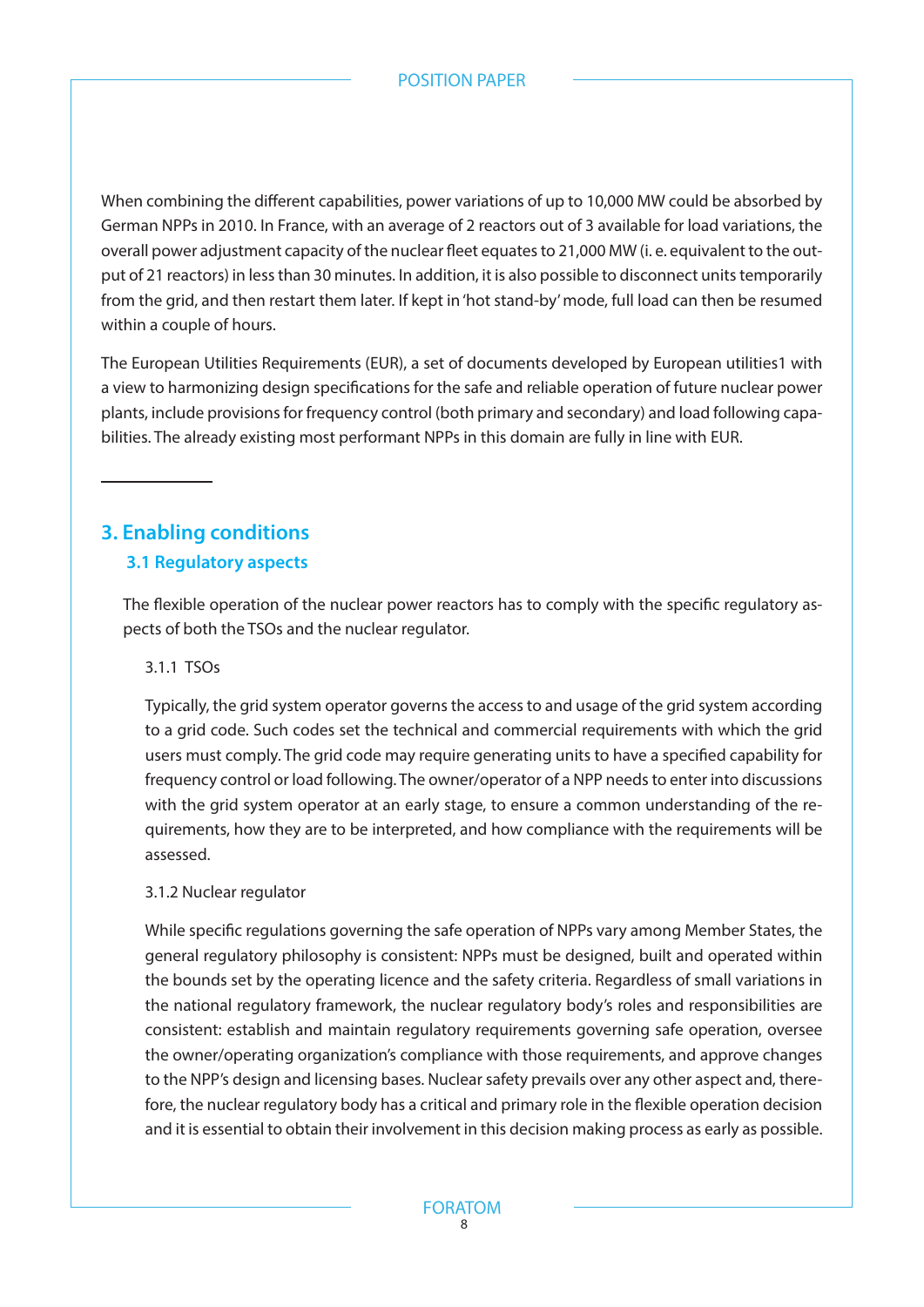#### **3.2 Economic aspects**

From an economic perspective, operating nuclear power plants at baseload is generally considered as the most economically advantageous mode. New nuclear units have high upfront capital costs but the sum of the costs for operation and maintenance and fuel are lower when compared with fossil fuelled generating units. Therefore, in competitive markets, revenues from electricity generation are usually maximized at full load operation. When the levelized cost of electricity (LCOE) produced by nuclear is calculated for a more accurate comparison with the other technologies, a capacity factor of 85%<sup>5</sup> is taken into account. The situation is different for nuclear units that are part of a long-term operation (LTO) program where the capital costs for lifetime extension are significant lower that for new ones leading to very competitive electricity prices and providing more economic margins for more flexible operation.

Consequently, enabling NPPs to physically ramp up and down for load following — to varying degrees at different times — will certainly affect the economics of NPP operation. The NPP owner/ operator will consider providing flexible operation as a value to the grid system and the nation's energy policy at large and will expect to be compensated for the associated costs. The electricity market design needs to incorporate the appropriate mechanisms to reward flexible operation in a system containing an increasing proportion of intermittent renewables, otherwise guaranteeing security of energy supply and the stability of the grid will increasingly be jeopardised.

The decision to perform load following depends very much on how flexibility is valued by the national electricity market and on legal/regulatory constraints.

5 Projected Costs of Generating Electricity 2015 Edition – IEA/OECD-NEA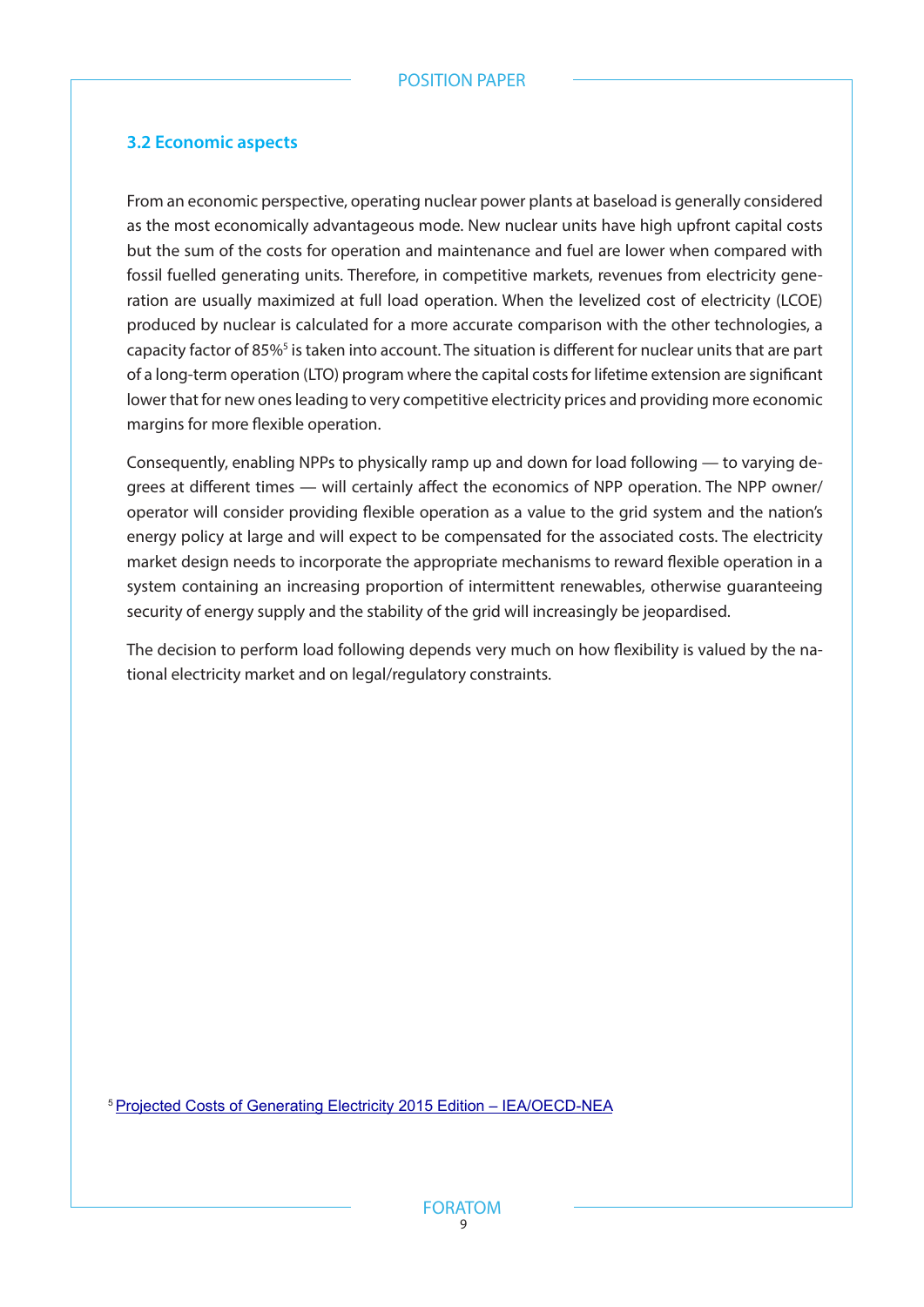## **4. Conclusions**

Nuclear power plants are the only large non-weather-dependent low-carbon electricity source that are capable of operating in both baseload and flexible modes.

Despite a broad perception that nuclear power plants are inflexible and can only operate as baseload sources, experience has shown that, when authorised to do so, nuclear can be very flexible, being able from a technical point of view to perform both frequency control and load following operations in a similar manner to other sources (i.e. gas, coal or hydro) and to provide stability to the grid system.

From the flexibility point of view, nuclear is the best partner for vRES as it is the only source that can provide flexibility without producing CO<sub>2</sub> like fossil fuels, or being dependent on the availability of water, like hydro.

The EU needs a well-functioning electricity and carbon market, including long-term predictability of the carbon price. That would lead to a level playing field for all low-carbon energy sources in a market where subsidies were not needed. In such a market, a proper reward for flexibility would encourage nuclear power plant operators to operate in a flexible way.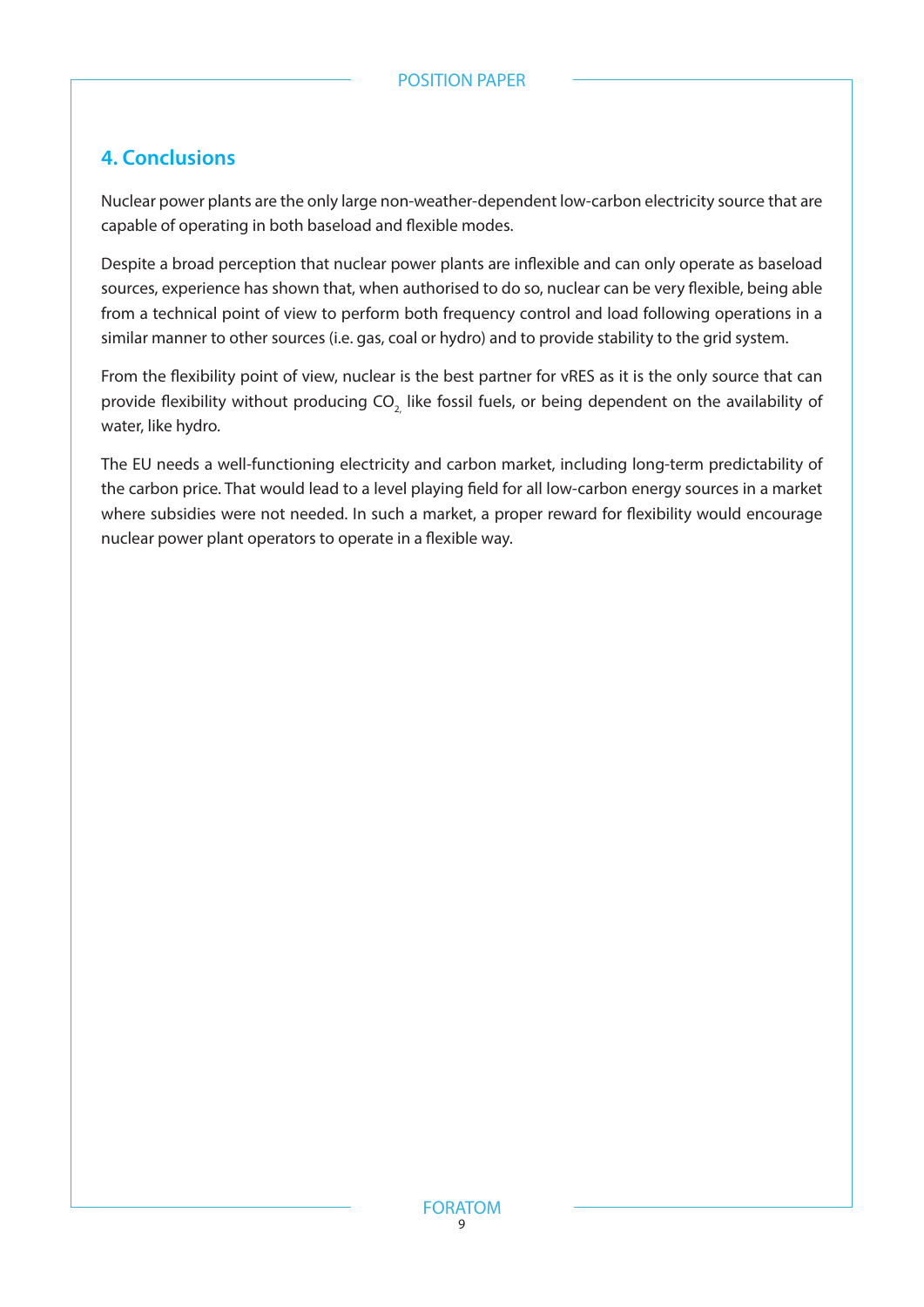

« If Europe is committed to reducing its  $\mathsf{CO}_2$  emissions whilst at the same time ensuring security of supply, then it needs to take low-carbon nuclear energy seriously as a flexible partner for renewables. »

> **Yves Desbazeille Director General, FORATOM**

#### **About us**

The European Atomic Forum (FORATOM) is the Brussels-based trade association for the nuclear energy industry in Europe. The membership of FORATOM is made up of 15 national nuclear associations and through these associations, FORATOM represents nearly 800 European companies working in the industry and supporting around 800,000 jobs.